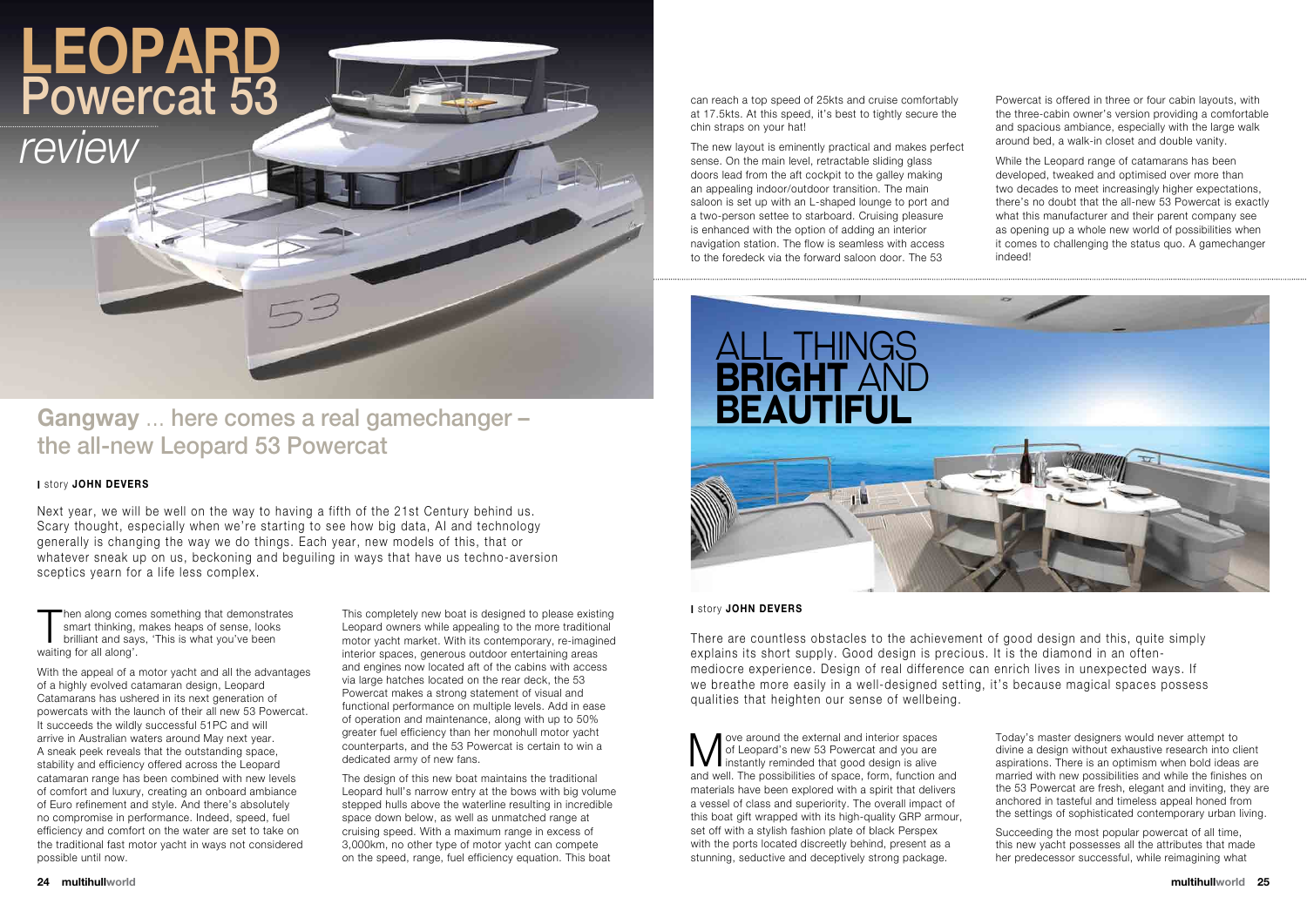a powercat can be. Raising the bar, the Leopard 53 Powercat re-writes the standard for space and efficiency both inside and out, with a seamless flow from the interior to the exterior and aloft to the stunning and well-appointed flybridge.

#### **InterIor**

With cool tones of Silver Riftwood cabinetry, Alder Glow Staron worktops, Powdered Oak and synthetic sisal

flooring, a definite beach house vibe has been created, especially when combined with other finishes like the Koolhide Macadamia headboards and Sunbrella Carbon mattress covers. And of course, the external Flexiteek decking is a permanent reminder that you are always on the water.

#### **A reInvented sAloon And gAlley**

Look out at the open water with expansive panoramic

windows. The flow is seamless with access to foredeck through the forward saloon door. Create your choice of atmosphere by electronically lowering or raising your TV.

The optional wet bar, grill, refrigeration, and storage, as well as an aft-facing sun pad with cushions enhance the space. The flybridge is the ideal spot to create magical moments on the water.

It's time for you to discover cruising pleasure taken to a whole new level!



The galley is outfitted with premium refrigerator/freezers, Staron® worktop surfaces, four-burner stove, microwave oven, sink and tapware, and there's ample amounts of storage. Using fine materials and uniform elements to tie it all together, Leopard has created the perfect blending of saloon and galley interior living space.

#### **OUTSIDE**

Maximum Speed (in light ship conditions) Cruising Speed (in light ship conditions) 17.5kts Maximum Range Speed (in full load condition) 7.9kts<br>Maximum Range Speed (with one engine in full load condition) 6.8kts Maximum Range Speed (with one engine in full load condition) Range at Max Speed 342nm Range at Cruising Speed<br>
Maximum Range with Both Fngines<br>
1330nm Maximum Range with Both Engines Maximum Range with One Engine (in full load condition) 1995nm Engine No. Cylinders Fuel 2200 L

#### **Extra Details**

Outside, the 53 Powercat optimises all available exterior space with plenty of social zones. The heart of the boat is the flybridge. Accessed by staircase, the flybridge is covered by a fixed, solid hardtop. The flybridge provides a well-thought-out helm station with great visibility. Spacious seating and a large table allow for a great place to entertain family and friends and enjoy a meal with spectacular views.

At main deck level, the large aft cockpit features a table and walk-around cockpit seating with multiple seating configurations.

#### **specIfIcAtIons**

#### **dimensions**

LOA 16.19m Beam 7.67m Draft 0.97m

#### **engine**

8



Water 700 L Displacement 18,629kg Load Carrying Capacity **13,512kg** Holding Tank Capacity 160 L



This logo is your **Guarantee of** fast. efficient service for new sails or cost effective repairs.

## **MANDERS SAILS**

**Greg Ellis - Sailmaker Computer Designed Sails** • Sailcovers • Fibreglass Battens • Trampolines

> Unit 18, 25 Parramatta Road Underwood, O 4119

07 3133 1871 Website: www.manderssails.com.au





Bridgedeck Clearance **0.83m** 0.83m Overall Height Above Waterline Including Nav Light Pole 8m Engine Yanmar 370hp x 2<br>Maximum Speed (in light ship conditions) 82